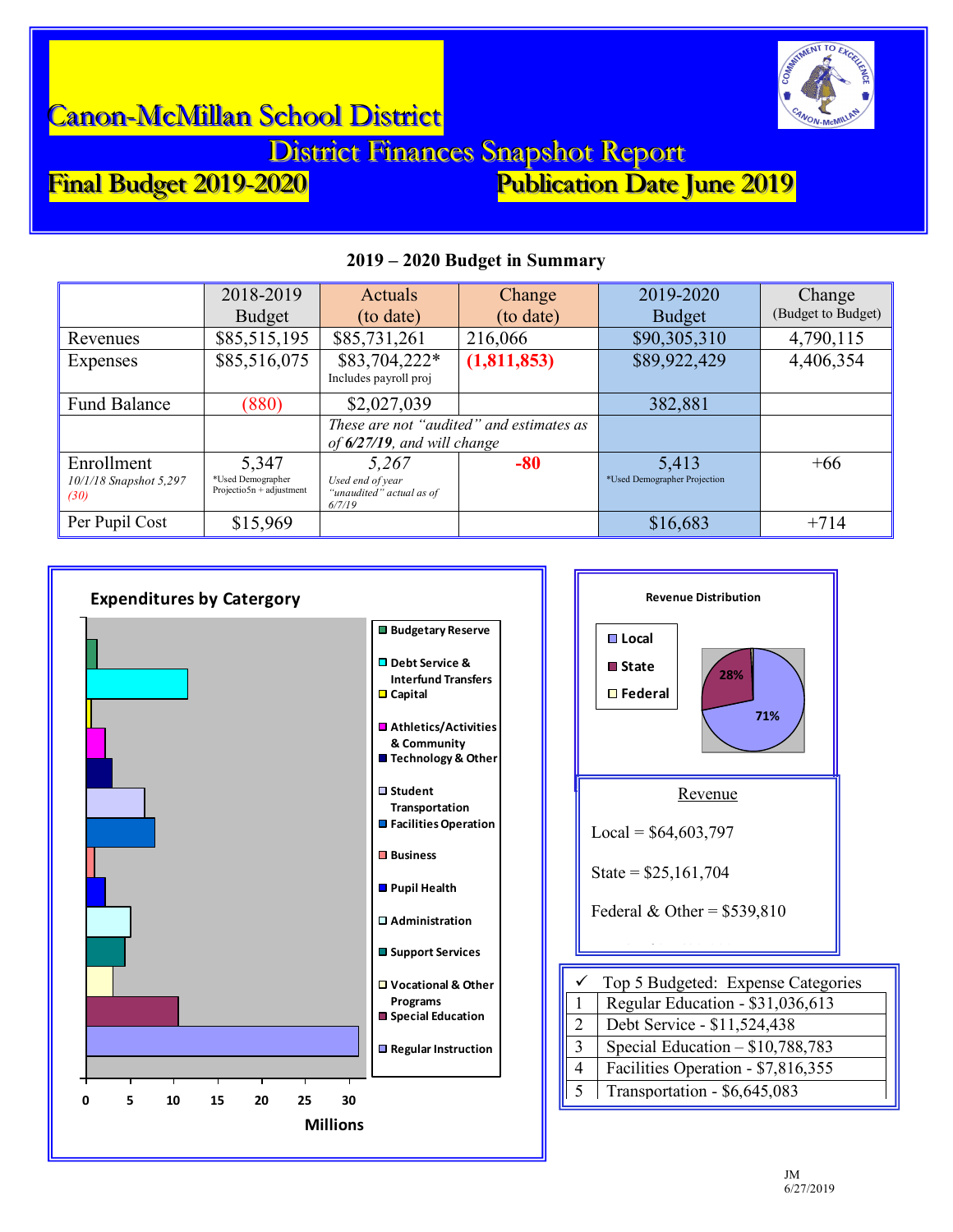District Finances Snapshot Report<br>Final Budget 2019-2020 Publication Date

Publication Date June 2019

# **Current Information**

# ü **Employee Retirement Contributions**

CMSD continues to include this legislative mandate in long range budgeting process and regardless of pension reform, the district won't realize significant savings until the 2040's. Funding past-service pension liability for employees is a crucial obligation that greatly affects current and future budgets.

# **State Revenue**

The budget process was much calmer than the last few years. However, as of 6/27/19, the state budget has not been approved. It is anticipated that additional monies will be added to the new funding formula. It is also anticipated CMSD will receive a slight increase in Basic Education Subsidy (BEF), the Ready to Learn Block Grant was level funded and may be included in BEF subsidy in the future.

### ü **Employee Contracts and Agreements**

District Administration & The Board of Directors successfully completed a number of contract negotiations and agreements this year, which included an extension of the Professional Staff Contact. Which included a retirement health incentive for five years. In addition, it also included a complete change of health care providers that affected all employees. This health, dental and vision change affected all employees. This was a major initiative and went very smoothly.

# ü **Capital Expenses**

CMSD recognizes the need to plan for a deferred maintenance reduction plan for our facilities on a long range cycle. As a result, monies have been designated in the General Fund budget. In addition, the district created (2011-2012) a **Capital Reserve Fund** that may be used for improvements to facilities or one time equipment purchases. *These funds are restricted solely to capital expenditures and by law may not be used for salaries and benefits.*

ü **Gambling Fund -** Slot revenues are available for real estate tax relief. CMSD is scheduled to receive **\$926,253.46** in property reductions for **2019-2020**. Result will be a reduction in the amount of taxes an approved homeowner will be required to pay on their tax bills. Qualified homeowners will receive a real estate tax reduction of **\$8,838.**

### **Highlights of Key District Initiatives By Michael Daniels Superintendent of Schools**

# **Code to the Future**

- CMSD is the Lighthouse school district in Pennsylvania for Code to the Future. This fullimmersion computer science is implemented in each of our K-4 elementary schools.
- Students will continue engagement in the process to develop computer science-related skills sets which include Epic Build presentations throughout the school year, as well as presentations in the community.

# **Safety and Security**

- The 2019-2020 school year marks the first time for every school building in the district to enjoy the security and support of full-time School Resource Officers (SROs). The district is proud of the remarkable relationship we share with each of our three municipalities – Canonsburg Borough, North Strabane Township and Cecil Township.
- District SROs and Administrators have been trained in the Standard Reunification Method – a practical method that be rolled out this year to unite students with parents in the event of an evacuation or crisis.

# **Lead Water Testing**

G

• During the 2017-2018 school year, ahead of the legal mandate that became effective with the 2018- 2019 school year, Canon-McMillan proudly reported results of safe drinking water throughout the district. The extensive testing was made possible through grant funding in the amount of \$10,000 from the Women for a Healthy Environment. Each of our newest facilities was added to the list for testing this year and all levels district-wide either meet or exceed safety standards set by the EPA.

### Administrative Recommendation

*Proposed Mills – 11.6500*

Represents a .2495 mill increase of the allowable .2622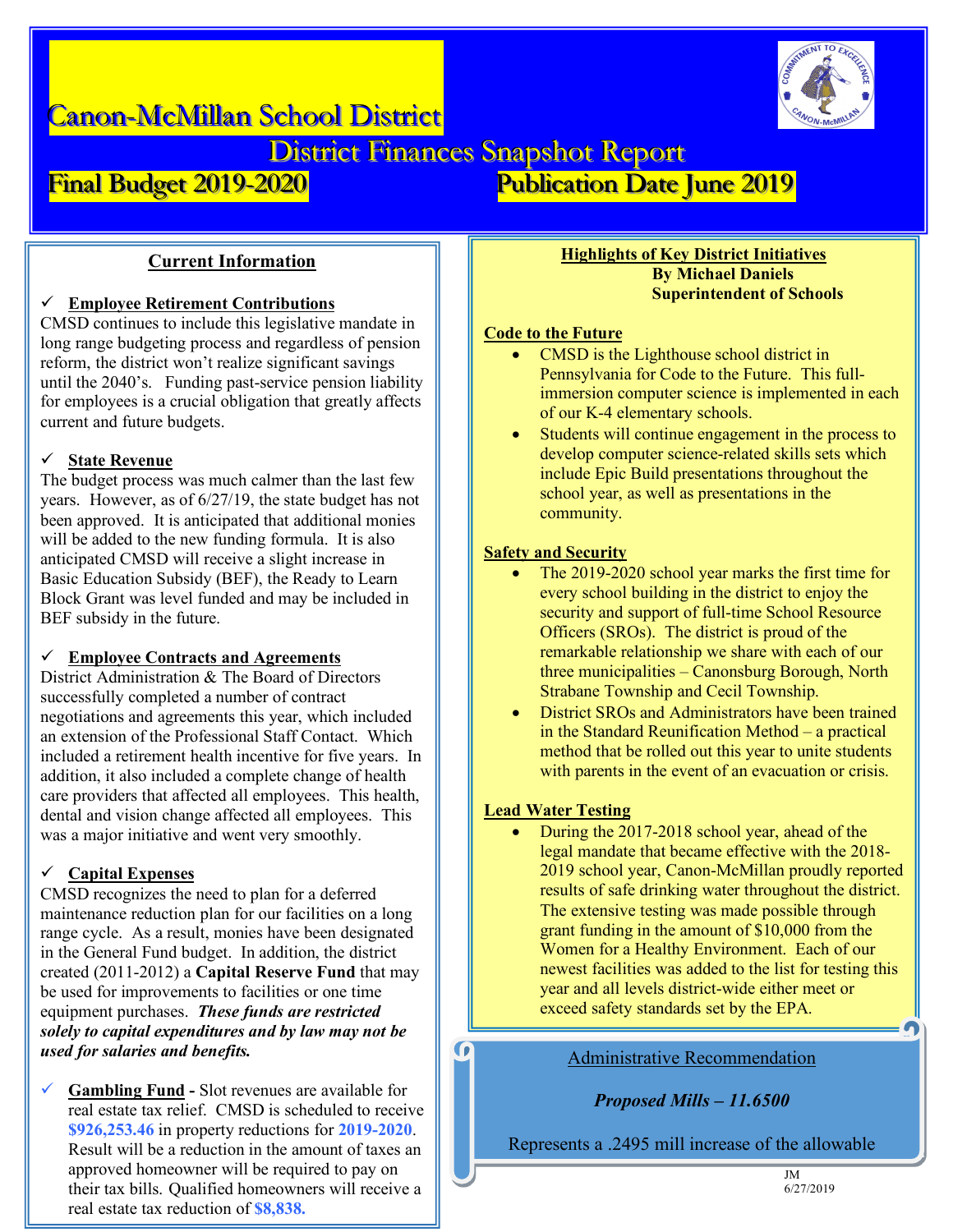

# District Finances Snapshot Report<br>Final Budget 2019-2020 Publication Date

Publication Date June 2019

Current Millage: 2018-2019 Millage: 11.4005

# **PROPOSED MILLS: 11.6500**

Revenue generated by mil:  $\blacktriangleright$  Approximately \$450,000

### **.2495 Mill Increase – What is the Taxpayer Impact?**

\$100,000 Property: \$24.95/Year or \$2.08/Month

\$200,000 Property: \$49.90/Year or \$4.16/Month

\*Data for taxes provided by Tax Collectors

| <b>Historical Information - Act 1 Taxation Index</b> |                             |                             |                        |                             |                                       |  |  |
|------------------------------------------------------|-----------------------------|-----------------------------|------------------------|-----------------------------|---------------------------------------|--|--|
| Year                                                 | <b>Base</b><br><b>Index</b> | <b>CMSD</b><br><b>Index</b> | Tax<br><b>Increase</b> | <b>CMSD</b><br><b>Mills</b> | <b>Max Allowed</b><br><b>Increase</b> |  |  |
| 91-92                                                | n/a                         | n/a                         | 8 Mills                | 83.0000                     | No Limit                              |  |  |
| 92-93                                                | n/a                         | n/a                         | 0 Mills                | 83.0000<br>*rebate offered  | No Limit                              |  |  |
| 93-94                                                | n/a                         | n/a                         | 4 Mills                | 83.0000                     | No Limit                              |  |  |
| 94-95                                                | n/a                         | n/a                         | 1.9 Mills              | 84.9000                     | No Limit                              |  |  |
| 95-96                                                | n/a                         | n/a                         | 0 Mills                | 84.9000                     | No Limit                              |  |  |
| 96-97                                                | n/a                         | n/a                         | 0 Mills                | 84.9000                     | No Limit                              |  |  |
| 97-98                                                | n/a                         | n/a                         | $-1.9$ Mills           | 83.0000                     | No Limit                              |  |  |
| 98-99                                                | n/a                         | n/a                         | 0 Mills                | 83.0000                     | No Limit                              |  |  |
| 99-00                                                | n/a                         | n/a                         | 0 Mills                | 83.0000                     | No Limit                              |  |  |
| $00 - 01$                                            | n/a                         | n/a                         | 0 Mills                | 83.0000                     | No Limit                              |  |  |
| $01 - 02$                                            | n/a                         | n/a                         | 0 Mills                | 83.0000                     | No Limit                              |  |  |
| $02 - 03$                                            | n/a                         | n/a                         | 0 Mills                | 83.0000                     | No Limit                              |  |  |
| 03-04                                                | n/a                         | n/a                         | 6 Mills                | 89.0000                     | No Limit                              |  |  |
| $04 - 05$                                            | n/a                         | n/a                         | 0 Mills                | 89.0000                     | No Limit                              |  |  |
| $05 - 06$                                            | n/a                         | n/a                         | 0 Mills                | 89.0000                     | No Limit                              |  |  |
| 06-07                                                | 3.9%                        | 4.7%                        | 3 Mills                | 92.0000                     | Allowed 4.1                           |  |  |
| $07-08$                                              | 3.4%                        | 4.1%                        | 2.5 Mills              | 94.5000                     | Allowed 3.70                          |  |  |
| 08-09                                                | 4.4%                        | 5.3%                        | 2.5 Mils               | 97.0000                     | Allowed $5.00$                        |  |  |
| $09-10$                                              | 4.1%                        | 5%                          | 4.85 Mills             | 101.85                      | Allowed 4.85                          |  |  |
| $10 - 11$                                            | 2.9%                        | 3.5%                        | 3.56 Mills             | 105.41                      | Allowed 3.56                          |  |  |
| $11 - 12$                                            | 1.4%                        | 1.7%                        | 0 Mills                | 105.41                      | Allowed 1.80                          |  |  |
| $12 - 13$                                            | 1.7%                        | 2.1%                        | 1.59 Mills             | 107.00                      | Allowed 2.21                          |  |  |
| $13 - 14$                                            | 1.7%                        | 2.1%                        | 0 Mills                | 107.00                      | Allowed 2.21                          |  |  |
| $14 - 15$                                            | 2.1%                        | 2.5%                        | 1 Mill                 | 108.00                      | Allowed 2.65                          |  |  |
|                                                      |                             |                             |                        |                             |                                       |  |  |
| $15 - 16$                                            | 1.9%                        | 2.3%                        | 0 Mills                | 108.00                      | Allowed 2.4840                        |  |  |
| $16 - 17$                                            | 2.4%                        | 2.9%                        | 2 Mills                | 110.00                      | Allowed 3.132                         |  |  |
| $17 - 18$                                            | 2.5%                        | 2.9%                        | .2 Mills               | 11.0900                     | Allowed .3157                         |  |  |
| 17-18 Washington County reassessment implemented     |                             |                             |                        |                             |                                       |  |  |
| 18-19                                                | 2.4%                        | 2.8%                        | 3105 mills             | 11.4005                     | Allowed .3105                         |  |  |
| $19 - 20$                                            | 2.4%                        | 2.4%                        | .2495 mils             | 11.6500                     | Allowed .2622                         |  |  |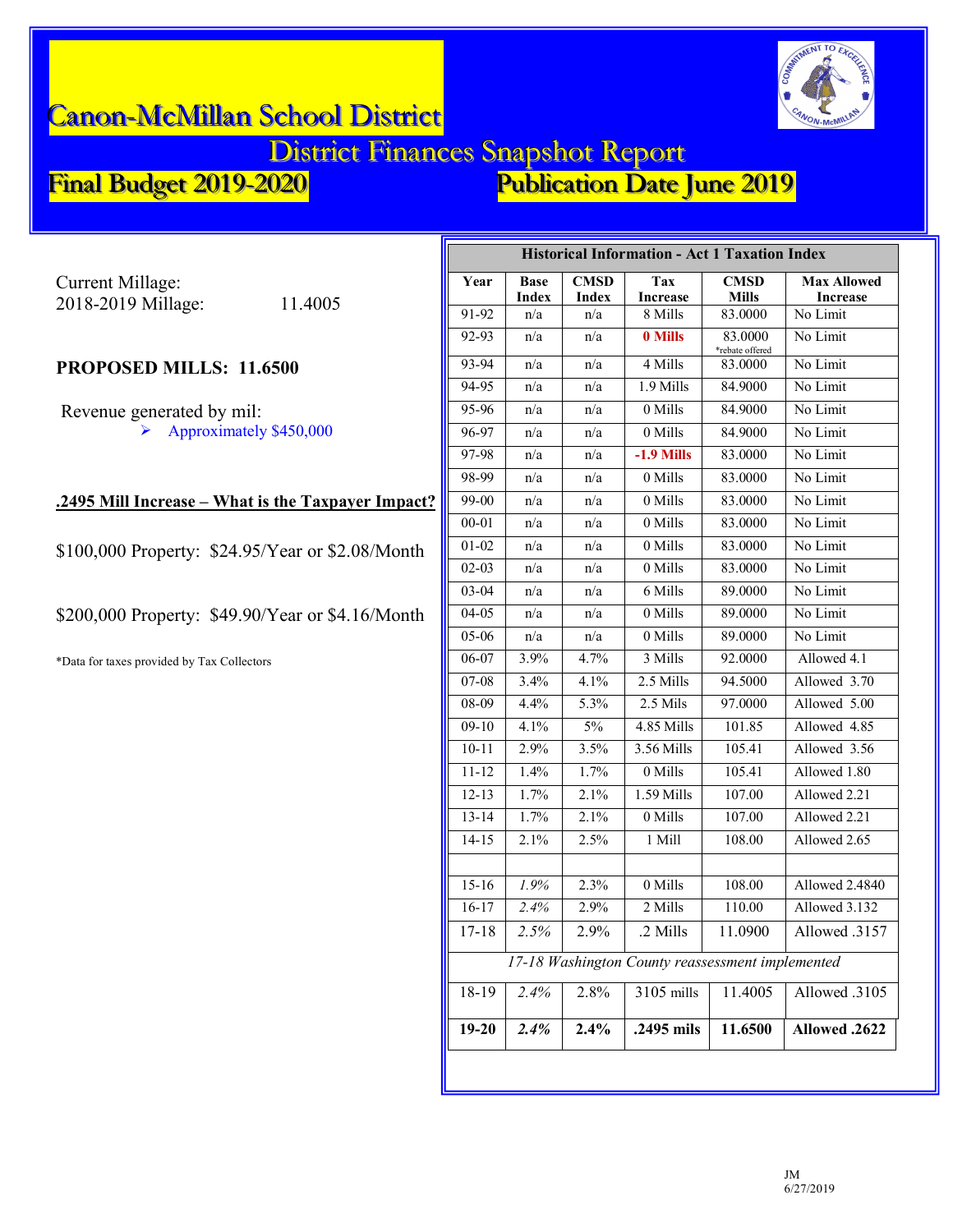

# The Big Picture at a Glance

*How do our taxes compare to other School Districts?*

| <b>Washington County Millage Ranking</b>          |                           |                                                                |                                                                          |                                                                     |                                                                           |                                                                                |                                                                              |                                                                                       |                                                                                        |
|---------------------------------------------------|---------------------------|----------------------------------------------------------------|--------------------------------------------------------------------------|---------------------------------------------------------------------|---------------------------------------------------------------------------|--------------------------------------------------------------------------------|------------------------------------------------------------------------------|---------------------------------------------------------------------------------------|----------------------------------------------------------------------------------------|
| Rank<br><b>Highest</b><br>to<br>Lowest            | <b>School District</b>    | 2018-2019<br><b>Real Estate</b><br><b>Mills</b><br>CMSD $11th$ | 2017-2018<br><b>Real Estate</b><br><b>Mills</b><br>CMSD 11 <sup>th</sup> | 2016-2017<br><b>Real Estate</b><br><b>Mills</b><br><b>CMSD 13th</b> | 2015-2016<br><b>Real Estate</b><br><b>Mills</b><br>$CMSD$ <sup>14th</sup> | 2014-2015<br><b>Real Estate</b><br><b>Mills</b><br><b>CMSD</b> <sup>11th</sup> | 2013-2014<br>Real<br><b>Estate</b><br><b>Mills</b><br>$CMSD$ <sup>10th</sup> | 2012-2013<br>Real<br><b>Estate</b><br><b>Mills</b><br><b>CMSD</b><br>10 <sup>th</sup> | $2011 -$<br>2012<br>Real<br><b>Estate</b><br><b>Mills</b><br><b>CMSD</b><br><b>gth</b> |
| 1                                                 | Charleroi Area            | 0.0163806                                                      | .0158306                                                                 | 143.0000                                                            | 136.0000                                                                  | 133.0000                                                                       | 130.0000                                                                     | 130.0000                                                                              | 127,0000                                                                               |
| $\overline{2}$                                    | Washington<br>Area        | 0.0151578                                                      | .0151578                                                                 | 135.0000                                                            | 133.0000                                                                  | 133.0000                                                                       | 133.0000                                                                     | 127.0000                                                                              | 127.0000                                                                               |
| 3                                                 | Ringgold SD               | 0.0139205                                                      | .0137205                                                                 | 127.0000                                                            | 125.0000                                                                  | 123.0000                                                                       | 120.0000                                                                     | 120.0000                                                                              | 120.0000                                                                               |
| $\overline{4}$                                    | Peters Township           | 0.0135000                                                      | .013190                                                                  | 113.44000                                                           | 110.7500                                                                  | 107.1420                                                                       | 102.0000                                                                     | 100.3000                                                                              | 96.5100                                                                                |
| 5                                                 | <b>Trinity SD</b>         | 0.0133100                                                      | .01360                                                                   | 121.8000                                                            | 113.0000                                                                  | 107.7000                                                                       | 105.0000                                                                     | 103.0000                                                                              | 102.0000                                                                               |
| 6                                                 | McGuffey                  | 0.0123500                                                      | .01191                                                                   | 130.0000                                                            | 126.1500                                                                  | 123.2000                                                                       | 120.0000                                                                     | 117.3000                                                                              | 117.3000                                                                               |
| $\tau$                                            | Chartiers -<br>Houston    | 0.0122855                                                      | .0119855                                                                 | 125.0000                                                            | 122.0125                                                                  | 119.5125                                                                       | 110.5000                                                                     | 108.5000                                                                              | 106.5000                                                                               |
| 8                                                 | Fort Cherry               | 0.0121410                                                      | .0117648                                                                 | 130.5000                                                            | 126.5875                                                                  | 123.5000                                                                       | 121.0000                                                                     | 118.5000                                                                              | 117.3300                                                                               |
| 9                                                 | Bentworth SD              | 0.0119400                                                      | .01562                                                                   | 126.0000                                                            | 123.0000                                                                  | 122.0000                                                                       | 120.000                                                                      | 120.0000                                                                              | 118.5000                                                                               |
| 10                                                | Burgettstown              | 0.0118169                                                      | .011368                                                                  | 132.0000                                                            | 128.0000                                                                  | 122.0000                                                                       | 119.000                                                                      | 117.0000                                                                              | 117.000                                                                                |
| 11                                                | Canon-<br><b>McMillan</b> | .0114005                                                       | .011090                                                                  | 110.0000                                                            | 108.0000                                                                  | 108.0000                                                                       | 107.0000                                                                     | 107.0000                                                                              | 105.4100                                                                               |
| $\overline{12}$                                   | Brownsville               | 0.0113727                                                      | .010448                                                                  | 108.1000                                                            | 108.5000                                                                  | 98.2700                                                                        | 91.1230                                                                      | 91.1000                                                                               | 91.0700                                                                                |
| 13                                                | California Area           | 0.0107600                                                      | .01042                                                                   | 104.5000                                                            | 95.5000                                                                   | 93.0000                                                                        | 91.0700                                                                      | 99.1100                                                                               | 93.2100                                                                                |
| 14                                                | Avella                    | 0.0105260                                                      | .010361                                                                  | 124.0000                                                            | 123.0000                                                                  | 123.0000                                                                       | 120.8800                                                                     | 120.9000                                                                              | 120.8800                                                                               |
| 15                                                | Beth - Center             | 0.009696                                                       | .009696                                                                  | 113.6000                                                            | 110.6400                                                                  | 108.6400                                                                       | 106.6400                                                                     | 105.6000                                                                              | 103.0000                                                                               |
| *2017-2018 - County wide re-assessment took place |                           |                                                                |                                                                          |                                                                     |                                                                           |                                                                                |                                                                              |                                                                                       |                                                                                        |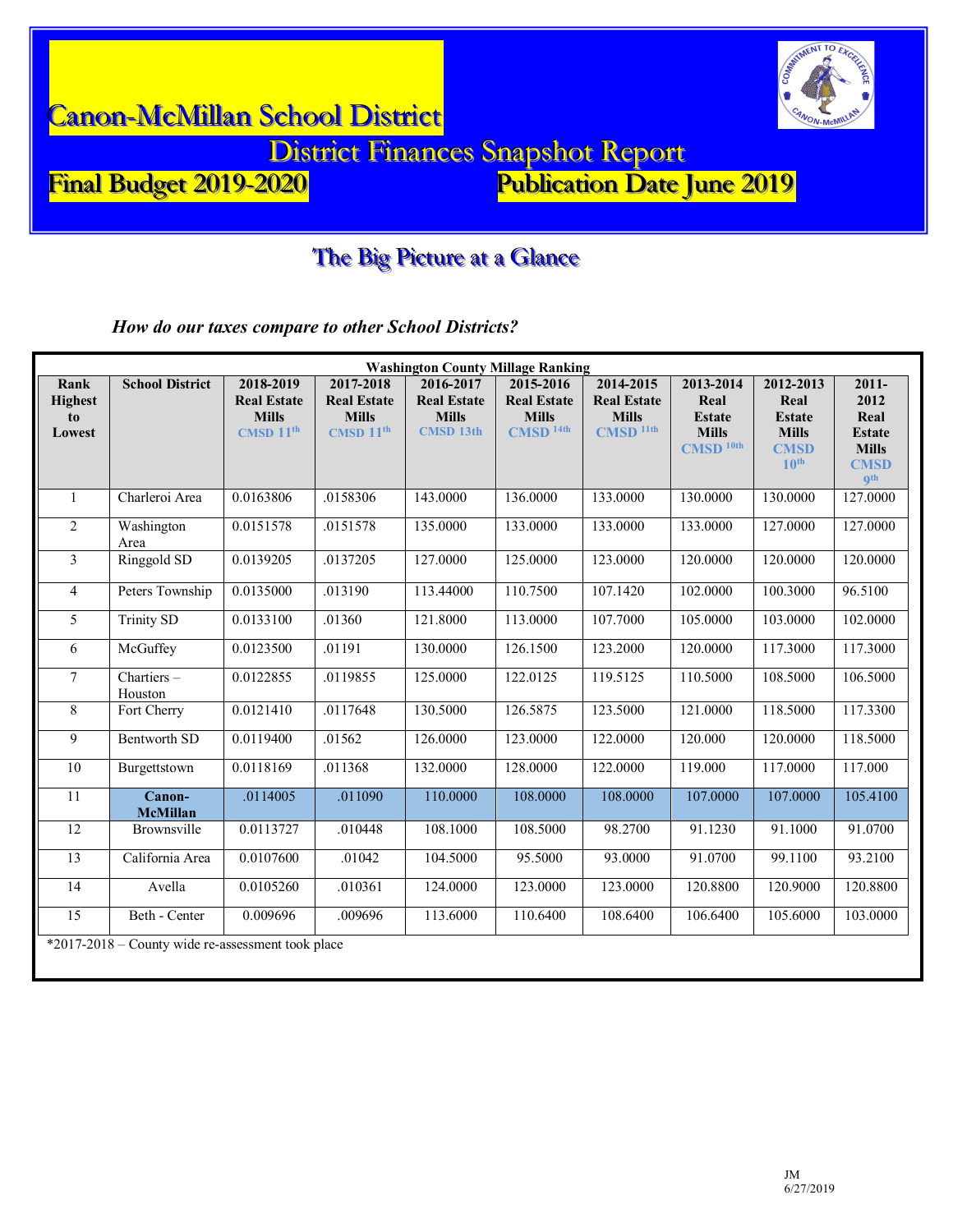

District Finances Snapshot Report<br>Final Budget 2019-2020

# Publication Date June 2019

# The Big Picture at a Glance

### **Why do we see growth in new housing developments but my taxes keep going up?**

The district is in a fortunate position that we are growing. This is a good thing because it increases tax revenues! But with growth comes added expenditures. Much of the residential growth yields additional children joining the district, so while there are additional revenues from the additional children it affects class sizes as well as all other academic, activity, transportation and athletic expenses.

### **What is an Unfunded Mandate? How does it affect the budget?**

State and federal legislators have passed many laws requiring schools to do many good educational things– BUT they have not provided the funding to support them. Districts are required to build these items into their General Fund Budgets.

These mandates include things like…

- Requiring all buses to have stop sign arms on them that come out as a bus slows to a stop
- $\checkmark$  Providing programs for students with special learning needs
- Providing funding for district students to attend cyber & charter schools
- $\checkmark$  Graduation Exams
- $\checkmark$  Healthcare Requirements
- $\checkmark$  Mandated Pension Contributions (PSERS)<br> $\checkmark$  Prevailing Wage
- Prevailing Wage
- $\checkmark$  Charter School
- $\checkmark$  English as a Second Language Program (ESL)

### **Why is fund balance important?**

Understanding taxation limits and the maintenance of a fund balance is of paramount significance to the fiscal health of the school district. Credible professional organizations, including the Government Financial Officers' Association, the Association of School Business Officials International and Local Auditors recommend that fund balance levels be maintained between 5% and 8% of budgeted expenditures. (For example, a budget of \$60 million should be supported by a fund balance between \$3 million and \$6 million.) Here are just a few advantages to having a healthy fund balance.

- $\checkmark$  Provides a contingency for emergency expenditures without borrowing
- $\checkmark$  Provides adequate balances to cover temporary cash flow shortfalls
- $\checkmark$  Provides a resource for unfunded state mandates, spikes in current obligations outside of the district's control (for example projected PSERS rate increases, decreased state funding).
- ü **Allows the district to contribute to construction costs, minimizing tax impact**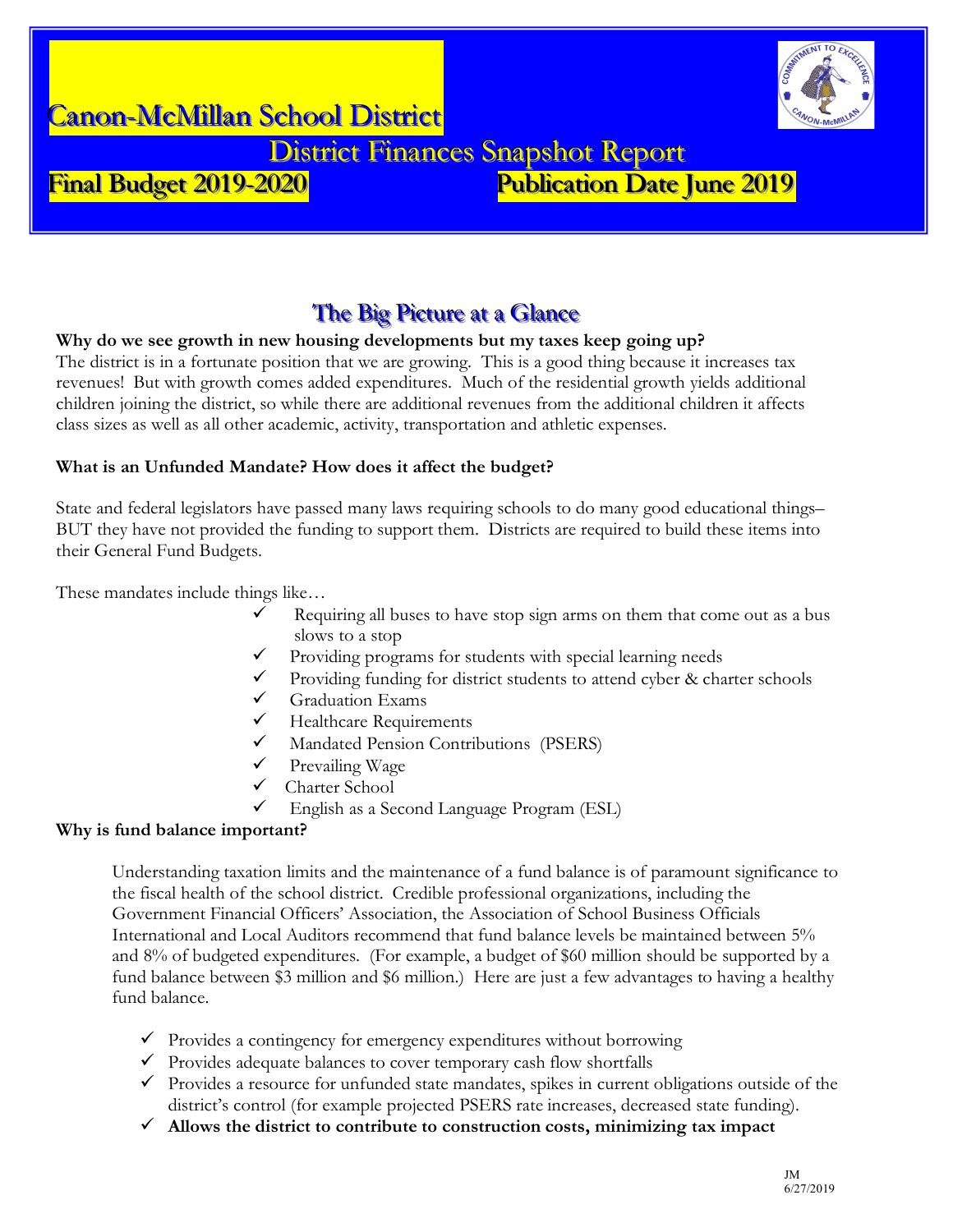



**District Finances Snapshot Report Publication Date June 2019** Final Budget 2019-2020

# The Big Picture at a Glance

# **Long Range Planning and Unexpected Circumstances**

- PHASE 1: 2014-2015: COMPLETED
	- Micro Redistricting to curb large class sizes and capacity issues.
		- Send % of Muse to Cecil Elementary
		- o Send % of Cecil Elementary to Hills
		- Send % of Borland Manor to South Central
	- Land acquisition for future Middle School
	- Land acquisition around the South Central Elementary Site for future TBD use
- PHASE 2: 2015-2016: COMPLETED
	- Stadium New Turf and Resurface Track
	- Start construction of new K-4 (Muse)
	- Support Facility Roof and Masonry Work
- PHASES 3 and 4: 2015-2018
	- New Muse Elementary **COMPLETED** (Capacity 800)
		- o Able to fund with \$4M of our saved money
		- o School Street Currently being fund with residual construction funds
		- o Closed Muse, Cecil Elementary and First Street
	- **COMPLETED** 
		- o Renovate the High School
		- o Stadium Project: locker rooms and visitor side bleachers
	- PHASE 5: IN PROCESS Targeted Completion Date 2023
	- Demographer Updating Demographics Fall 2017 Completed Spring of 2018
		- New Middle School (Capacity 900-1000)
			- o Approximate Minimum Cost: \$80M (District plans to contribute \$10-12M)
			- o Debt Service Needed: Per Financial Advisor (JM 6/11/19): \$3,160,387
			- o Legislation in place to extend dates for PlanCon eligibility from 2019 until 2021

# PHASE 6-8: TBD

- Start construction of new K-4 at the Wylandville site (Capacity 700-800)
- Complete construction of new K-4 at the Wylandville site
- Renovate Hills (Capacity of 400-600)
- Close Wylandville and Borland Manor

\*Upon completion of elementary project the district would implement Full Day Kindergarten and other programming enhancements to further address academic needs which would have staffing and other impacts. \*Borrowing capacity may prohibit the completion of the plan unless saved money is used to offset costs. The district retains the ability to make additional debt payments.